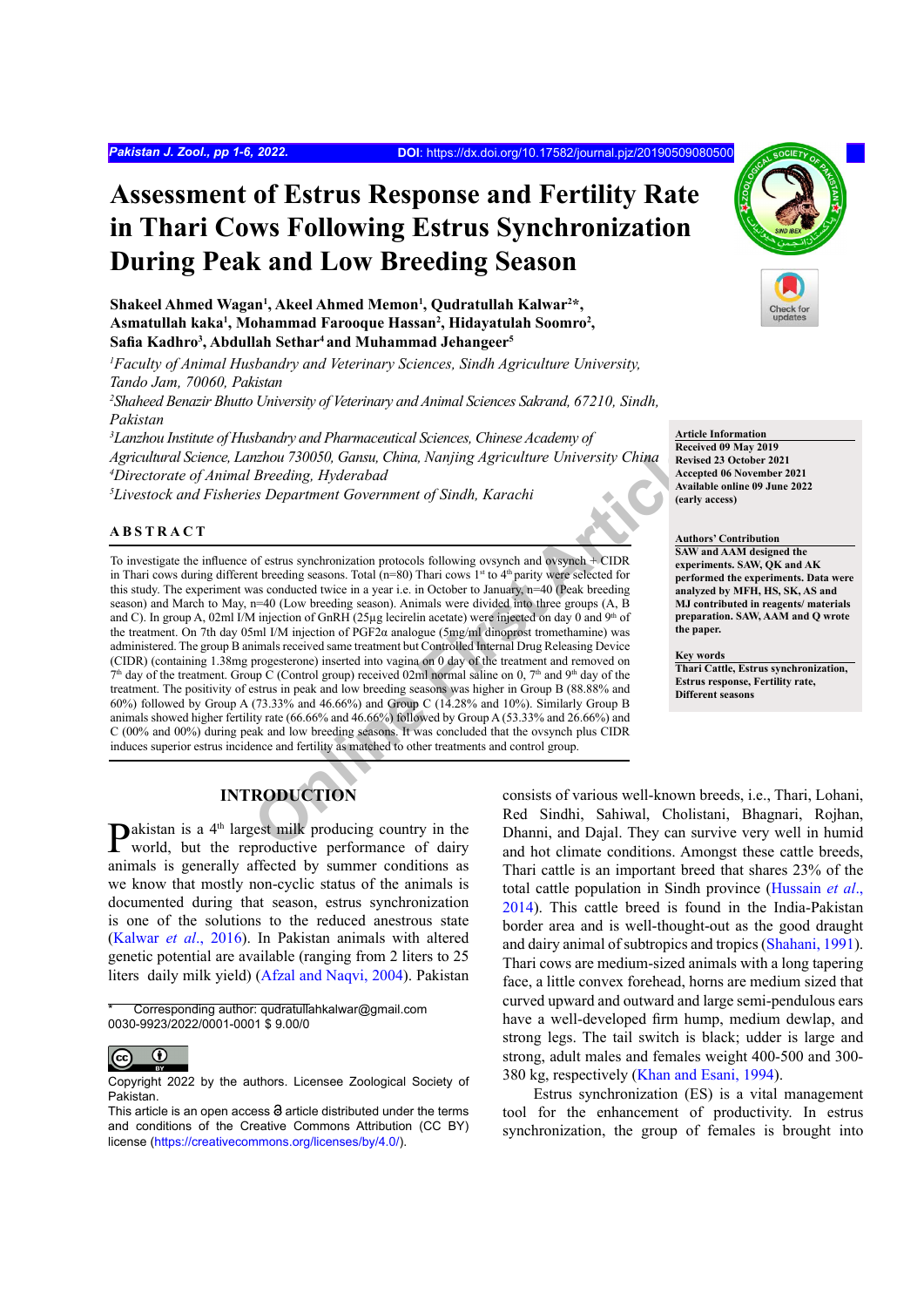estrus (heat) at a predetermined time ([Attyia and](#page-4-1) [Abdelmoneim, 2014](#page-4-1)). Timed artificial insemination (TAI) and estrus synchronization improve pregnancy rate. GnRH, prostaglandin F2α, progesterone, and estrogen hormones are used in estrus synchronization [\(Pursley](#page-5-4) *et al.*, 1995). PGF2 $\alpha$  is a naturally occurring hormone. It is released from the uterus on day 16 to 18 of a non-pregnant animal during normal estrus cycle and causes leutolysis of corpus luteum (CL) (Abecia *et al*., 2011). Due to the destruction of CL, a new reproductive cycle is started during which animal displayed estrus behavior.

sterone concentrations decreased in Group A were given 2ml (<br>
D. Lis regressed, and causing a rise in analogue (25 µg lecirelin acetate<br>
In analogue (25 µg lecirelin acetate<br>
H and FSH. FSH is released from the 5ml (5mg/ml Gonadotropin releasing hormone (GnRH) is synthesized in the cytoplasm of the diencephalon and packaged to move into the Golgi apparatus [\(Huirne and](#page-4-2) [Lambalk, 2001\)](#page-4-2). Progesterone concentrations decreased in the blood stream if the CL is regressed, and causing a rise in GnRH concentration. This upsurge of GnRH allows for high pulsatile secretions of LH and FSH. FSH is released from the pituitary and acts on the ovary. It helps to stimulate follicular waves. LH is released from the pituitary in a surge and acts on the dominant follicle to prepare them for ovulation approximately 24 h before actual ovulation (Rahman *et al.,* [2008](#page-5-5)). By the action of CL progesterone prevents the expression of estrus. Progesterone act to prevent the LH surge and thereby prevent ovulation. An additional benefit of using progesterone is that they can initiate estrus cycles in anestrus cows and pre-pubertal heifers. Progesterone can be used into various routes, i.e., parental, local, intra-vaginal and oral. The two most common routes of progesterone administration are intra-vaginal and oral.

Addition of progesterone in the ES procedure prohibits the onset of early estrus and a corpus lutum with average lifespan was produced following progesterone with drawal. Several studies reported that the addition of progesterone in an ES practice results suppress estrus and synchronize ovulation, thus allowing a higher submission rate for TAI without disturbing fertility.

Very little work has been done to assess the effectiveness of various synchronization protocols in indigenous breeds of cattle in Sindh. Synchronization of estrus is a very useful tool for extensive use of artificial insemination in scattered livestock population in Thari cows. However, it is necessary to evaluate the efficacy of various estrus synchronization protocols in terms of timing of heat and conception rate at synchronized heat before application of the technique in the field. Therefore, the current study was planned in Thari cows to examine the effect of various estrus synchronization protocols.

## **MATERIALS AND METHODS**

#### *Animals and management*

The study was conducted on 80 Thari cows  $1<sup>st</sup>$  to

4<sup>th</sup> parity maintained on semi-intensive management conditions at Thari Cattle Farm Nabisar Road, Distt: Umerkot and its surroundings. The animals with good reproductive health (farm record) were incorporated in the current reasearch. Prior to the start of experiment all the animals were confirmed to be nonpregnant through rectal palpation. The regular feeding and drinking practices were observed during the experimental period.

#### *Experimental design*

Animals were divided into three groups (A, B and C). The experiment was conducted twice a year, i.e. in October to January, n=40 (Peak breeding season) and March to May, n=40 (Low breeding season).

Group A were given 2ml (IM injection) of GnRH analogue (25µg lecirelin acetate; Delmarelin®, FATRO Italy) on 0 day of the treatment. On 7<sup>th</sup> day PGF2α analogue 5ml (5mg/ml dinoprost tromethamine salt; Lutalyse™, Pfizer, Belgium) was administered and a second 2ml injection of GnRH analogue was given on the  $9<sup>th</sup>$  day of the treatment.

Group B received 2ml of GnRH analogue (25µg lecirelin acetate; Delmarelin®, FATRO Italy) and Controlled Internal Drug Releasing Device (CIDR) inserted into the vagina (containing 1.38mg progesterone, EAZI-BREED™ CIDR®, New Zealand) on 0 day of the treatment. On 7th day animals were given  $PGF2\alpha$ analogue 05ml (5mg/ml mg dinoprost tromethamine salt; Lutalyse™, Pfizer, Belgium) and on the same day CIDR was removed. After the 48 hours of injection of PGF2α, the next dose of GnRH injection was given to the animals.

Group C (Control group) were injected 2ml normal saline on  $0$ ,  $7<sup>th</sup>$  and  $9<sup>th</sup>$  day of the treatment.

#### *Determination of heat and artificial insemination*

Experimental animals were observed from the start of the experiment until the end for behavioral changes to check the estrus. The estrus intensity was categorized as (i) Strong when the animals exhibited mounting behavior and bellowing along with other genital changes such like the discharge of mucus from the vagina, congested vaginal mucus membrane, swollen of vulva and vagina, and increased regularity of micturition were classified as a strong response. (ii) Moderate when animal had discharge of mucus from the vagina, mucus membrane of vagina congested, edematous swollen vulva and vagina and increased frequency of micturition. (iii) Weak when the animal showed some congestion in vaginal mucus membrane.

Estrus signs were noted for half an hour each time at 6 am, 12 pm, 6 pm by visual examination. Beginning and cessation of estrus, especially stand to be mounted were recorded for every Thari cow for estrus signs.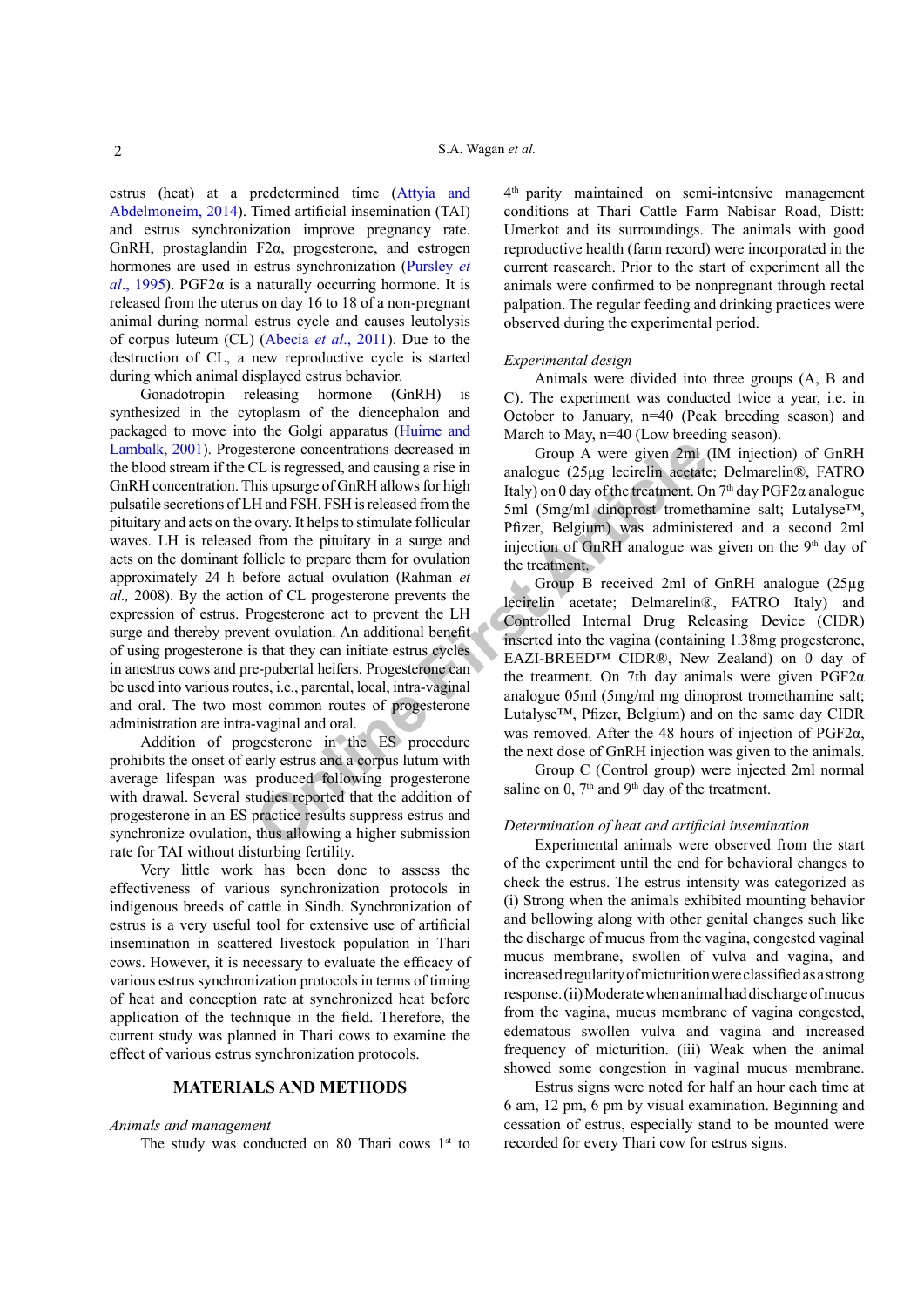Artificial insemination was performed two times at 12 and 24 h after the last injection in all treatment groups with frozen-thawed semen obtained from Directorate of Animal Breeding, Livestock Department, Govt. of Sindh.

#### *Pregnancy diagnosis*

Pregnancy diagnoses were conducted at day 60 post-AI through rectal palpation.

#### *Statistical analysis*

This data was composed and analyzed by ANOVA using 8.1 versions.

# **RESULTS**

This research was planned to assess the effect of two estrous synchronization protocols such as ovsynch and ovsynch + CIDR protocols in Thari cows during peak and low breeding seasons.

### *Estrus response*

The effects of ES on the incidence of estrus in various groups of animals in peak and low breeding seasons are summarized in the [Table I.](#page-2-0) Animals of group B showed higher response of estrus (88.88% and 60%) than that of group A (73.33% and 46.66%) and group C (14.28% and 10%) during peak and low breeding seasons.

planned to assess the effect of two<br>
n protocols such as ovsynch and<br>  $2.420$  h,  $21.857 \pm 1.069$  h), B (24<br>
cols in Thari cows during peak and<br>
in peak and C group A and C group (21 h, 20<br>
in peak and low breeding season The effects of ES protocols ovsynch and ovsynch plus CIDR on estrus response in primiparious and multiparious Thari cows during peak and low breeding seasons are shown in [Table II.](#page-3-0) Primiparious and multiparious animals of group B during both breeding seasons showed significantly (P<0.05) higher estrus response as compared to primiparious and multiparious animals of groups A and C.

## *Onset of estrus*

The effects of ES protocols ovsynch and ovsynch

plus CIDR on the onset of estrus in different groups of Thari cows during peak and low breeding seasons are summarized in [Table I.](#page-2-0) During both seasons, nonsignificant (P>0.05) difference was observed between the group A  $(47.727 \pm 4.361 \text{ h}, 47.714 \pm 1.113 \text{ h}), B (45.188 \pm 2.455 \text{ h},$  $46.000 \pm 9.992$  h), and C (56 h, 57 h). Furthermore, Group B animals display earlier estrus as compared to group A and C during peak and low breeding seasons.

#### *Duration of estrus*

The effect of ES protocols ovsynch and ovsynch plus CIDR on the duration of estrus in various groups of Thari cows during peak and low breeding seasons are concise in [Table I.](#page-2-0) During both seasons significant difference (P<0.05) were detected between the group A (22.364  $\pm$ 2.420 h,  $21.857 \pm 1.069$  h), B (24.500  $\pm$  2.066 h, 24.222  $\pm$ 1.093, h), and C group  $(21 \text{ h}, 20 \text{ h})$  for duration of estrus in peak and low breeding seasons. Furthermore, group B animals remained maximum time in estrus as compared to group A and C during peak and low breeding seasons.

## *Intensity of estrus*

The effects of ES protocols (ovsynch and ovsynch plus CIDR) on the intensity of estrus during peak and low breeding seasons in Thari cows are show in [Table II.](#page-3-0) Here was significant different ( $P < 0.05$ ) were observed within the groups. Higher number of group B animals showed strong estrus signs than group A and C in peak and low breeding seasons.

## *Fertility rate*

The effects of estrus synchronization protocols (ovsynch and ovsynch plus CIDR) on the fertility rate in different groups of Thari cows during peak and low breeding seasons are shown in [Table I](#page-2-0). Non-significant  $(P>0.05)$  difference observed between the groups for

| <b>Treatment</b>        | Control $(n=17)$ | Ovsynch $(n=30)$               | Ovsynch+ CIDR $(n=33)$         | P value |  |
|-------------------------|------------------|--------------------------------|--------------------------------|---------|--|
| Estrus response $(\% )$ |                  |                                |                                |         |  |
| Peak breeding season    | 01/07(14.28%)    | $11/15(73.33\%)$               | 16/18(88.88%)                  | 0.043   |  |
| Low breeding season     | $01/10(10\%)$    | 07/15(46.66%)                  | $09/15(60.00\%)$               |         |  |
| Onset of estrus (h)     |                  |                                |                                |         |  |
| Peak breeding season    | (56.00 h)        | $(47.727 \pm 4.361 \text{ h})$ | $(45.188 \pm 2.455 \text{ h})$ | 0.0541  |  |
| Low breeding season     | (57.00 h)        | $(47.714 \pm 1.113 \text{ h})$ | $(46.000 \pm 9.992 h)$         | 0.064   |  |
| Duration of estrus (h)  |                  |                                |                                |         |  |
| Peak breeding season    | (21.00 h)        | $22.364 \pm 2.420$ h)          | $(24.500 \pm 2.066 \text{ h})$ | 0.0177  |  |
| Low breeding season     | (20.00 h)        | $(21.857 \pm 1.069 h)$         | $(24.222 \pm 1.093 h)$         | 0.0015  |  |
| Fertility rate $(\% )$  |                  |                                |                                |         |  |
| Peak breeding season    | $00/07(00\%)$    | 08/15 (53.33%) 04/15           | $12/18(66.66\%)$               | 0.0573  |  |
| Low breeding season     | $00/10(00\%)$    | $(26.66\%)$                    | 07/15(46.66%)                  |         |  |

# <span id="page-2-0"></span>**Table I. Effect of estrus synchronization protocols (ovsynch and ovsynch plus CIDR) on estrus response, onset of estrus, duration of estrus and on fertility rate in Thari Cows during peak and low breeding seasons.**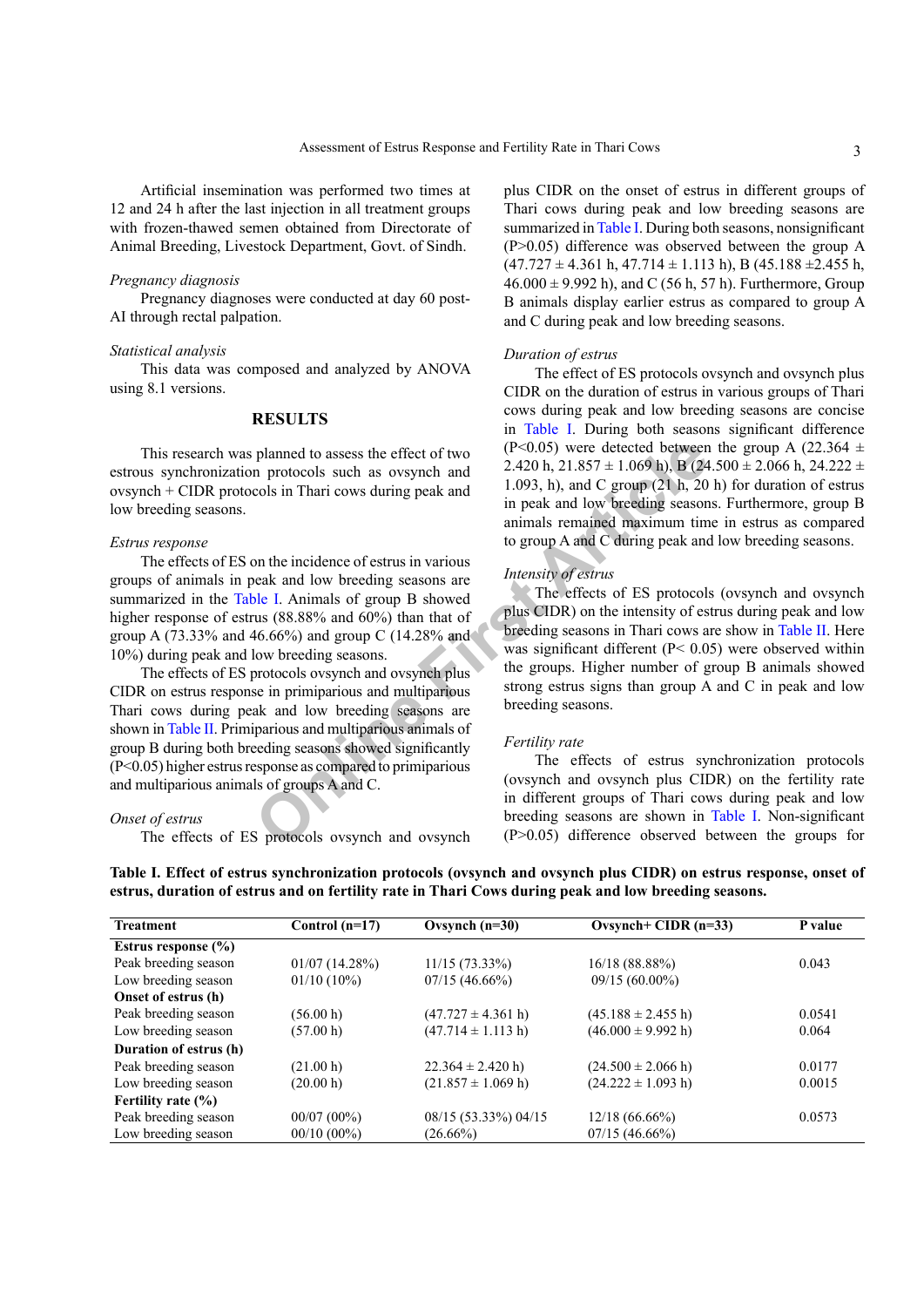| <b>Treatment</b>                                                                                                                                                                                                                                                                                                                                                                                                                                                                                                                                                                                                                                                                                                                                                                                                                                                                                                                                                                                                                                                                                                                                                                                                                                                                                                                                                                       | Control $(n=17)$  |                     |              | Ovsynch $(n=30)$                                                                                                                                                                                                                                       |              | Ovsynch+ CIDR $(n=33)$ |  |
|----------------------------------------------------------------------------------------------------------------------------------------------------------------------------------------------------------------------------------------------------------------------------------------------------------------------------------------------------------------------------------------------------------------------------------------------------------------------------------------------------------------------------------------------------------------------------------------------------------------------------------------------------------------------------------------------------------------------------------------------------------------------------------------------------------------------------------------------------------------------------------------------------------------------------------------------------------------------------------------------------------------------------------------------------------------------------------------------------------------------------------------------------------------------------------------------------------------------------------------------------------------------------------------------------------------------------------------------------------------------------------------|-------------------|---------------------|--------------|--------------------------------------------------------------------------------------------------------------------------------------------------------------------------------------------------------------------------------------------------------|--------------|------------------------|--|
|                                                                                                                                                                                                                                                                                                                                                                                                                                                                                                                                                                                                                                                                                                                                                                                                                                                                                                                                                                                                                                                                                                                                                                                                                                                                                                                                                                                        | Primiparious      | <b>Multiparious</b> | Primiparious | <b>Multiparious</b>                                                                                                                                                                                                                                    | Primiparious | <b>Multiparious</b>    |  |
| Estrus response (%)                                                                                                                                                                                                                                                                                                                                                                                                                                                                                                                                                                                                                                                                                                                                                                                                                                                                                                                                                                                                                                                                                                                                                                                                                                                                                                                                                                    |                   |                     |              |                                                                                                                                                                                                                                                        |              |                        |  |
| Peak breeding season                                                                                                                                                                                                                                                                                                                                                                                                                                                                                                                                                                                                                                                                                                                                                                                                                                                                                                                                                                                                                                                                                                                                                                                                                                                                                                                                                                   | $0/3$ (00%)       | $1/4$ (25%)         | $3/5(60\%)$  | 8/10(80%)                                                                                                                                                                                                                                              | $4/5(80\%)$  | 12/13(92%)             |  |
| Low breeding season                                                                                                                                                                                                                                                                                                                                                                                                                                                                                                                                                                                                                                                                                                                                                                                                                                                                                                                                                                                                                                                                                                                                                                                                                                                                                                                                                                    | $0/5(00\%)$       | $1/5(20\%)$         | $2/5(40\%)$  | $5/10(50\%)$                                                                                                                                                                                                                                           | $3/5(60\%)$  | 6/10(60%)              |  |
| Intensity of estrus (%)                                                                                                                                                                                                                                                                                                                                                                                                                                                                                                                                                                                                                                                                                                                                                                                                                                                                                                                                                                                                                                                                                                                                                                                                                                                                                                                                                                |                   |                     |              |                                                                                                                                                                                                                                                        |              |                        |  |
| Peak breeding season                                                                                                                                                                                                                                                                                                                                                                                                                                                                                                                                                                                                                                                                                                                                                                                                                                                                                                                                                                                                                                                                                                                                                                                                                                                                                                                                                                   |                   |                     |              |                                                                                                                                                                                                                                                        |              |                        |  |
| Strong $(\% )$                                                                                                                                                                                                                                                                                                                                                                                                                                                                                                                                                                                                                                                                                                                                                                                                                                                                                                                                                                                                                                                                                                                                                                                                                                                                                                                                                                         | $0/3$ (00%)       | 1/4(25%)            | $2/5(40\%)$  | $4/10(40\%)$                                                                                                                                                                                                                                           | $3/10(60\%)$ | 7/13(53%)              |  |
| Moderate $(\% )$                                                                                                                                                                                                                                                                                                                                                                                                                                                                                                                                                                                                                                                                                                                                                                                                                                                                                                                                                                                                                                                                                                                                                                                                                                                                                                                                                                       | $0/3$ (00%)       | $0/4$ (00%)         | $1/5(20\%)$  | $3/10(30\%)$                                                                                                                                                                                                                                           | $1/5(20\%)$  | 5/13(38%)              |  |
| Weak $(\%)$                                                                                                                                                                                                                                                                                                                                                                                                                                                                                                                                                                                                                                                                                                                                                                                                                                                                                                                                                                                                                                                                                                                                                                                                                                                                                                                                                                            | $0/3$ (00%)       | $0/4$ (00%)         | $0/5(00\%)$  | $1/10(10\%)$                                                                                                                                                                                                                                           | $0/5(00\%)$  | $0/13(00\%)$           |  |
| Low breeding season                                                                                                                                                                                                                                                                                                                                                                                                                                                                                                                                                                                                                                                                                                                                                                                                                                                                                                                                                                                                                                                                                                                                                                                                                                                                                                                                                                    |                   |                     |              |                                                                                                                                                                                                                                                        |              |                        |  |
| Strong $(\% )$                                                                                                                                                                                                                                                                                                                                                                                                                                                                                                                                                                                                                                                                                                                                                                                                                                                                                                                                                                                                                                                                                                                                                                                                                                                                                                                                                                         | $0/5(00\%)$       | $1/5(20\%)$         | 1/5(20%)     | $2/10(20\%)$                                                                                                                                                                                                                                           | $3/10(60\%)$ | $4/10(40\%)$           |  |
| Moderate $(\% )$                                                                                                                                                                                                                                                                                                                                                                                                                                                                                                                                                                                                                                                                                                                                                                                                                                                                                                                                                                                                                                                                                                                                                                                                                                                                                                                                                                       | $0/5(00\%)$       | $0/5(00\%)$         | 1/5(20%)     | $2/10(20\%)$                                                                                                                                                                                                                                           | $0/10(00\%)$ | $2/10(20\%)$           |  |
| Weak $(\%)$                                                                                                                                                                                                                                                                                                                                                                                                                                                                                                                                                                                                                                                                                                                                                                                                                                                                                                                                                                                                                                                                                                                                                                                                                                                                                                                                                                            | $0/5(00\%)$       | $0/5$ (00%)         | $0/5(00\%)$  | $1/10(10\%)$                                                                                                                                                                                                                                           | $0/10(00\%)$ | $0/10(00\%)$           |  |
| Fertility rate $(\% )$                                                                                                                                                                                                                                                                                                                                                                                                                                                                                                                                                                                                                                                                                                                                                                                                                                                                                                                                                                                                                                                                                                                                                                                                                                                                                                                                                                 |                   |                     |              |                                                                                                                                                                                                                                                        |              |                        |  |
| Peak breeding season                                                                                                                                                                                                                                                                                                                                                                                                                                                                                                                                                                                                                                                                                                                                                                                                                                                                                                                                                                                                                                                                                                                                                                                                                                                                                                                                                                   | $0/3$ (00%)       | $0/4$ (00%)         | $2/5$ (40%)  | 6/10(60%)                                                                                                                                                                                                                                              | $3/5(60\%)$  | 9/13(75%)              |  |
| Low breeding season                                                                                                                                                                                                                                                                                                                                                                                                                                                                                                                                                                                                                                                                                                                                                                                                                                                                                                                                                                                                                                                                                                                                                                                                                                                                                                                                                                    | $0/5(00\%)$       | $0/5(00\%)$         | $1/5(20\%)$  | $3/10(30\%)$                                                                                                                                                                                                                                           | $3/5(60\%)$  | $4/10(40\%)$           |  |
| fertility rate in group A $(53.33\%, 26.66\%)$ , B $(66.66\%,$<br>breeding season and 55.5% estrus response during low<br>breeding season in Nili Ravi buffaloes. The difference in<br>$46.66\%$ ), and C group (00%, 00%). Higher fertility rate<br>observed in group B than group A and C during peak and<br>results may be due to how estrus was observed, type of<br>housing, frequency of handling, environmental condition<br>low breeding seasons.<br>The effect of estrus synchronization protocols in<br>etc.<br>ovsynch and ovsynch plus CIDR on fertility rate in different<br>Ovsynch plus CIDR protocol animals showed estrus<br>parity of Thari cows during peak and low breeding seasons<br>response 88% during peak breeding season and 60%<br>are show in Table II. There was statistically significant (P<br>during low breeding season. The results of present study<br>$<$ 0.05) difference in the fertility rate in different parity.<br>are higher than Ravi-Kumar et al. (2007) and Singh et<br>Primiparious and multiparious animals of group B showed<br>al. $(2010)$ described 58.33% and 37.5% estrus response<br>better fertility rate in peak and low breeding seasons than<br>with CIDR in buffaloes, respectively. While current<br>the primiparious and multiparious animals of group A and<br>results are lower than Yotov et al. (2012) who reported |                   |                     |              |                                                                                                                                                                                                                                                        |              |                        |  |
| C.                                                                                                                                                                                                                                                                                                                                                                                                                                                                                                                                                                                                                                                                                                                                                                                                                                                                                                                                                                                                                                                                                                                                                                                                                                                                                                                                                                                     | <b>DISCUSSION</b> |                     |              | significantly ( $P<0.05$ ) higher ( $94.4\%$ ) estrus response with<br>PRID based treatment than ovsynch (66.7%). Similarly,<br>Virmani et al. (2013) obtained higher estrus response than<br>present study. They determined the efficacy of different |              |                        |  |

<span id="page-3-0"></span>**Table II. Effect of estrus synchronization protocols (ovsynch and ovsynch plus CIDR) estrus response, intensity of estrus, and on fertility rate in different parity of Thari cows during peak and low breeding seasons.** 

# **DISCUSSION**

Summer anestrus is one of the significant problem in the dairy animals of subtropical and tropical countries. During summer, the majority of the animals are in anestrus condition. Many estrus synchronization protocols have been studied they can be reduce these problems. The ovsynch protocol is a series of GnRH-PGF2α-GnRH treatments that became accepted for estrus synchronization in cattle over the last decade, resulting in an acceptable fertility to timed AI (TAI) [\(Jabeen](#page-5-6) *et al*., 2012). In the present study, ovsynch protocol induces estrus during peak in 73% and low breeding season in 46.66% Thari cows. Results of this study agree with those of [Jabeen](#page-5-6) *et al*[. \(2012\)](#page-5-6) who reported 87.5% estrus response during peak breeding season and 36.36% during low breeding season in buffaloes with ovsynch protocol. Similarly, [Warraich](#page-5-7) *et al*[. \(2008\)](#page-5-7) reported 62.5% estrus response during peak

Ovsynch plus CIDR protocol animals showed estrus response 88% during peak breeding season and 60% during low breeding season. The results of present study are higher than Ravi-Kumar *et al*. (2007) and [Singh](#page-5-9) *et al*. (2010) described 58.33% and 37.5% estrus response with CIDR in buffaloes, respectively. While current results are lower than Yotov *et al*. (2012) who reported significantly (P<0.05) higher (94.4%) estrus response with PRID based treatment than ovsynch (66.7%). Similarly, Virmani *et al*. (2013) obtained higher estrus response than present study. They determined the efficacy of different hormonal protocols in postpartum anestrus sahiwal cows. The difference in the results may be due to environmental conditions, nutritional conditions, body conditions and temperature.

During both seasons in ovsynch and ovsynch plus CIDR protocol multiparious animals showed significantly (P ˂0.05) better estrus response as compared to primiparious animals. Similarly, Wathes *et al*[. \(2001\)](#page-5-12) reported better estrus response in multiparious animals as compared to primiparious animals. Results of current study are different from those of [Moreira](#page-5-13) *et al*. (2001) and [Bousquet](#page-4-3) *et al*. (2004) who observed superior estrus response in primiparous cows than multiparous cows. During peak and low breeding seasons ovsynch plus CIDR protocol animals came earlier in estrus  $(45.188 \pm 2.455 \text{ h})$ ,  $46.000 \pm 9.992$  h) than ovsynch protocol  $(47.727 \pm 4.361)$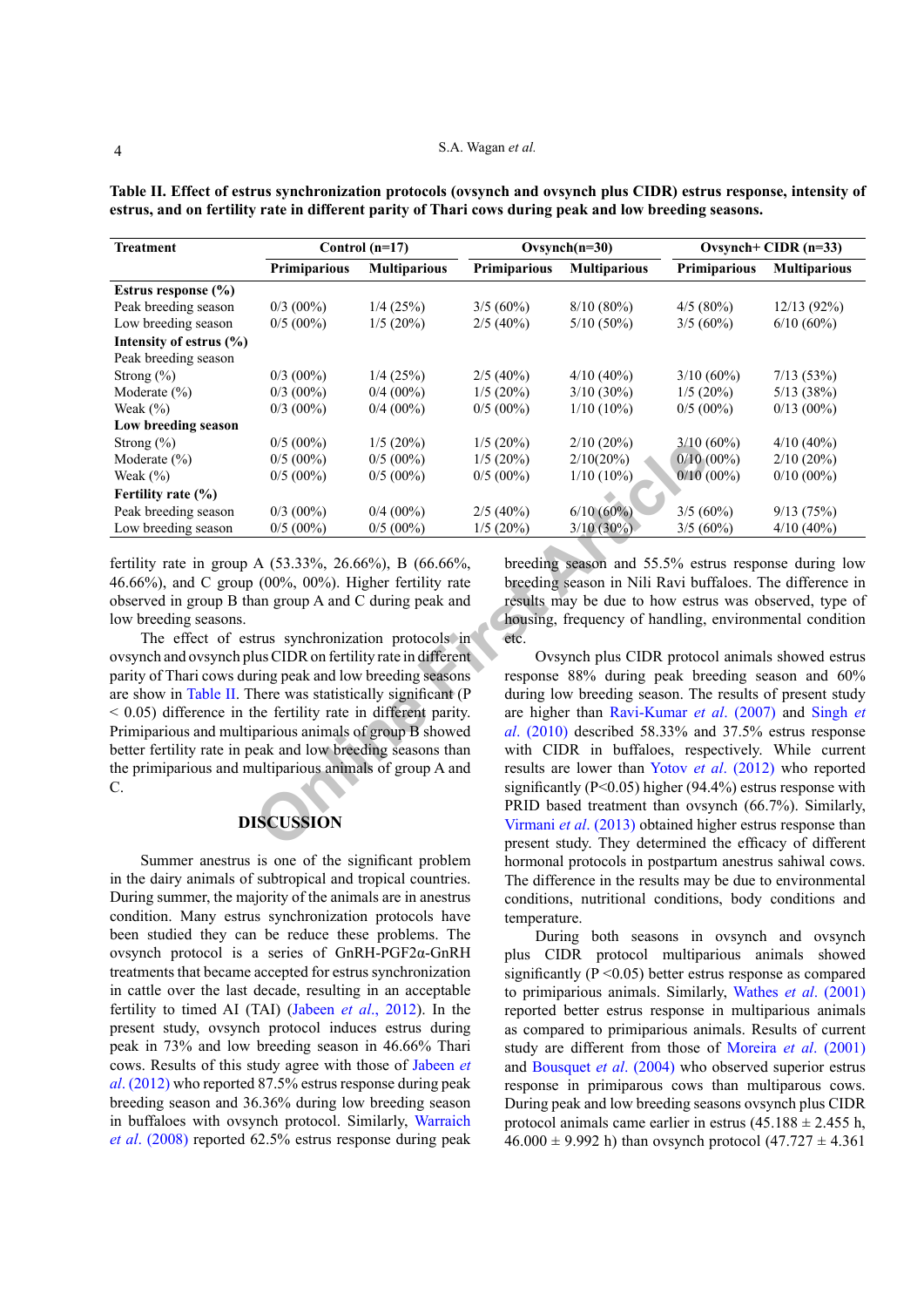h,  $47.714 \pm 1.113$  h) and control (56 h, 57 h). Similarly ovsynch plus CIDR group animals remained in estrus for maximum time  $(24.500 \pm 2.066 \text{ h}, 24.222 \pm 1.093 \text{ h})$  as compared with ovsynch  $(22.364 \pm 2.420 \text{ h}, 21.857 \pm 1.069 \text{ h})$ h) and control (21h, 20h). Likewise onset of estrus was observed earlier in ovsynch plus CIDR group than other groups. [Sahatpure and Patil \(2008\)](#page-5-14) reported 54.50±2.60 h and  $21.25 \pm 0.881$  h for duration of estrus in non-descript cows.

Higher estrus intensity was observed in peak breeding season as compared to low breeding season. Furthermore, intense estrus were observed (60%, 53% and 60%, 40%) in ovsynch plus CIDR group than ovsynch (40%,40% and 20%, 20%) and control group (00%,25% and 00%,20%). Results of Ravi-Kumar *et al*. (2007) are in contrast with those of present results who reported 18.18% strong estrus signs and 63.63% moderate estrus signs in animals with ovsynch protocol. Similarly, Singh *et al*. (2003) agreed with present results and reported that  $(23.91\%)$  strong, (26.08%) moderate and (15.21%) week estrus signs, respectively.

**Exampl[e](#page-5-7) 12** and (2007) are in contrast with<br>
the steate estuare actuals with the steate actuals with the steadent actuals with distant and the steadent point and the steadent and the steadent of the steadent of the steade In the present study 53% fertility rate was observed with ovsynch protocol during peak breeding season and 27% during the low breeding season. The conclusion of the current study is better than the result of Baruselli et al. [\(2003\)](#page-4-4) who reported 48.8% fertility rate in peak breeding season and 6.9% during the low breeding season in buffaloes. Our findings are lower than those of Warraich *et al*[. \(2008\)](#page-5-7) who reported 30.4% fertility rate in low breeding season. The findings of present study are also higher than the Rensis *et al*[. \(2005\)](#page-5-16) they reported extremely low conception rate (4.7%) in buffaloes with ovsynch protocol during low breeding season.

In this study 66.66% fertility rate was observed with ovsynch+CIDR protocol in Thari cows during peak breeding season and 46.66% during the low breeding season. These findings are higher during breeding season than the result of [Stevenson](#page-5-17) *et al*. (2006) who reported 50% fertility rate in dairy cows with ovsynch plus CIDR protocol. A similar pattern of fertility rate was reported by [Abdallah and Rahim \(2014\)](#page-4-5) who reported 36.1% fertility rate in cows with ovsynch plus CIDR protocol. The findings of current study are lower than the findings of [Attyia and](#page-4-1) [Abdelmoneim \(2014\)](#page-4-1) who observed 80% fertility rate with ovsynch plus CIDR protocol in non-cyclic cows.

In present results multiparious animals showed significantly ( $P \le 0.05$ ) greater fertility rate as compared to primiparious animals in peak and low breeding seasons in both ovsynch and ovsynch plus CIDR protocol. Similarly, [Mwaanga](#page-5-18) *et al*. (2012) and Wathes *et al*[. \(2001\)](#page-5-12) also evaluated that multiparious animals showed greater fertility rate as compared to primariparious animals. Our results are consistent with those of [Tenhagen](#page-5-19) *et al*. (2003) and

[Bousquet](#page-4-3) *et al*. (2004) who observed higher fertility rate in primiparous cows than in multiparous cows. The variation in the outcomes may be due to housing management, environmental conditions or body conditions.

## **CONCLUSION**

Present study indicates that the ovsynch plus CIDR group induces better estrus response and fertility rate in both seasons as compared to ovsynch and control group. So, ovsynch plus CIDR can effectively be used to induce cyclic activities and increases fertility rate and estrus response in Thari cows.

# **ACKNOWLEDGEMENTS**

The authors wish to acknowledge the Pakistan Agriculture Research Council, Islamabad for the funding this study.

## *Statement of conflict of interest*

The authors have declared no conflict of interest.

# **REFERENCES**

- <span id="page-4-5"></span>Abdallah, H. and Abd El-Rahim, A., 2014. Efficiency of previously used CIDR stored for a prolonged period. *Adv. Anim. Vet. Sci*., **2**: 508-515. [https://doi.](https://doi.org/10.14737/journal.aavs/2014/2.9.508.515) [org/10.14737/journal.aavs/2014/2.9.508.515](https://doi.org/10.14737/journal.aavs/2014/2.9.508.515)
- Abecia, J.A., Forcada, F. and González-Bulnes, A., 2011. Pharmaceutical control of reproduction in sheep and goats. *Vet. Clin. Fd. Anim*., **27**: 67-79. <https://doi.org/10.1016/j.cvfa.2010.10.001>
- <span id="page-4-0"></span>Afzal, M. and Naqvi, A.N., 2004. Livestock resources of Pakistan. *Quart. Sci. Vis*., **9**: 3-4.
- <span id="page-4-1"></span>Attyia, N.A. and Abdelmoneim, D.R., 2014. Comparison between first services fertility rate in timed artificial insemination TAI by ovsynch protocol with and without controlled internal drug releasing device CIDR in dairy cows. *J. Vet. Anim. Sci*., pp. 2312- 2322.
- <span id="page-4-4"></span>Baruselli, P.S., Carvalho, N.A.T., Henriquez, C.E.P., Amaral, A., Nichi, M. and Reichert, R.T., 2003. Reduction of hCG dosage in a protocol for synchronization of ovulation for timed artificial insemination during the low breeding season in buffaloes. In: *Atti 20 CongressoNazionalesull'AllevamentodelBufalo*, Monterontondo-Rome, Italy, pp. 28–30.
- <span id="page-4-3"></span>Bousquet, D., Bouchard, E. and Du Trembly, D., 2004. *Low fertility rate in dairy cows*. Proc. 23rd WBC Congress, Quebec,Canada.
- <span id="page-4-2"></span>Huirne, J.A.F. and Lambalk C.B., 2001.Gonadotropinreleasing hormone-receptor antagonists. *Lancette*